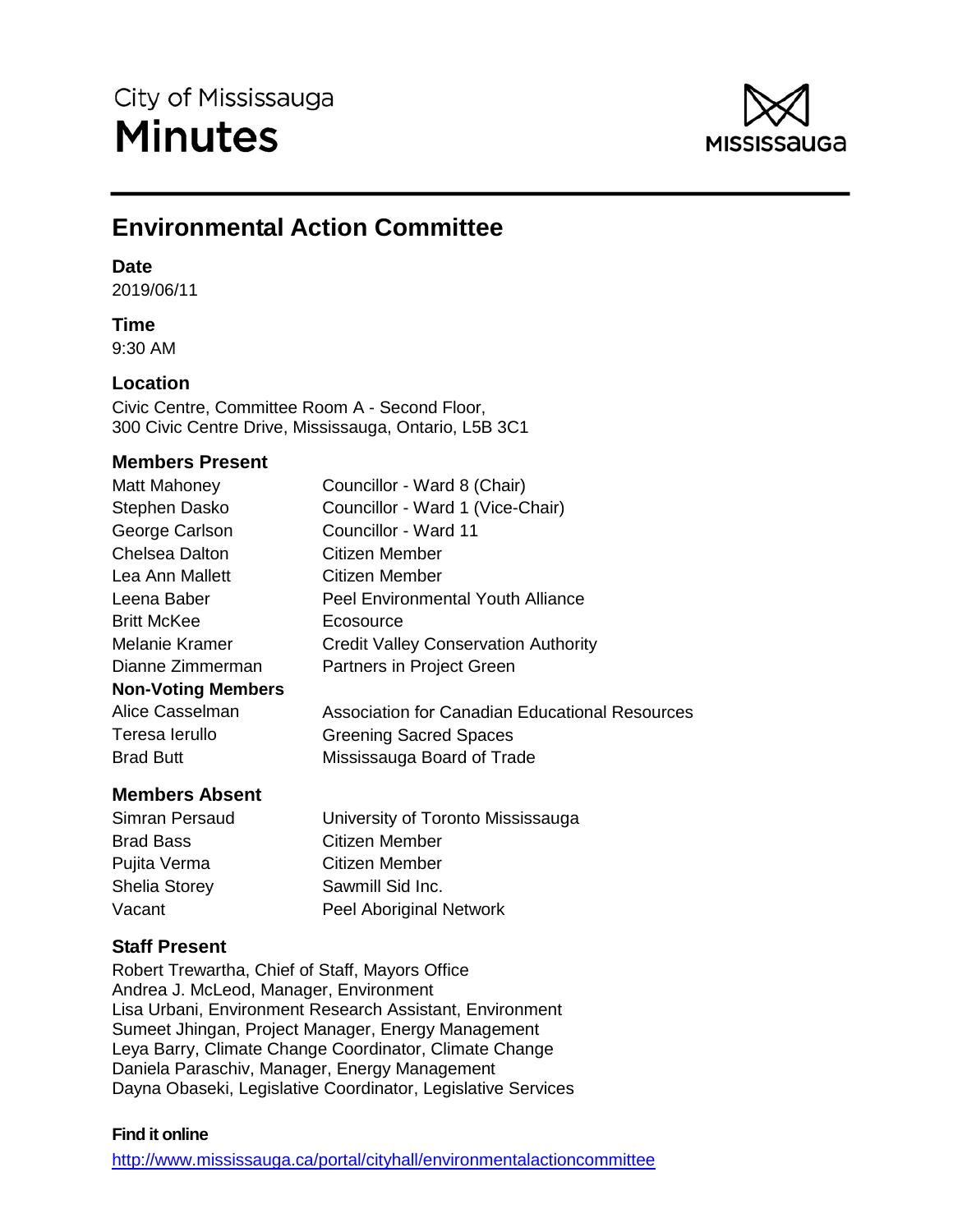### 1. **CALL TO ORDER** – 9:38 AM

### 2. **APPROVAL OF AGENDA**

Approved (L. Mallet)

### 3. **DECLARATION OF CONFLICT OF INTEREST** – Nil.

### 4. **MINUTES OF PREVIOUS MEETING**

4.1 Environmental Action Committee Minutes – May 14, 2019 Approved (C. Dalton)

#### 5. **DEPUTATIONS**

**Note:** The meeting order was amended due to scheduling. The minutes below reflect the order in which items were considered.

#### 5.1. Climate Emergency

This item was referred to the Environmental Action Committee for further consideration at the May 29, 2019 General Committee meeting (GC-0306-2019).

The Eco Team Students from Camilla Road Senior Public School provided an overview on the crisis surrounding climate change and requested that the City of Mississauga declare a Climate Emergency.

Members of the Committee spoke to the matter and raised the following questions:

- Inquired about what declaring a climate emergency entails;
- Inquired about Council's position on the matter; and
- Inquired about what actions the students have taken to help this movement and help improve the environment;
	- o Suggested planting more trees and taking an assessment of the condition of the trees in the area.

The Student of Camilla Road, Ms. McLeod and Councillor Mahoney responded to questions from the Members of the Committee;

- Declaring a Climate Emergency creates a bigger public awareness, puts pressure on larger organizations to be more environmental conscious and initiate a change in regulations. Declarations are usually backed up with action plans to effect change.
- Council is supportive of this initiative, however wanted to ensure the correct process was taken by having the matter brought forward to EAC to gain feedback.
- The students are involved in a number of environmental aspects, such as bird homes, a green roof and a bee garden at Camilla Rd Sr. P.S. They also noted that they want to bring their ideas to other schools to create further change and action.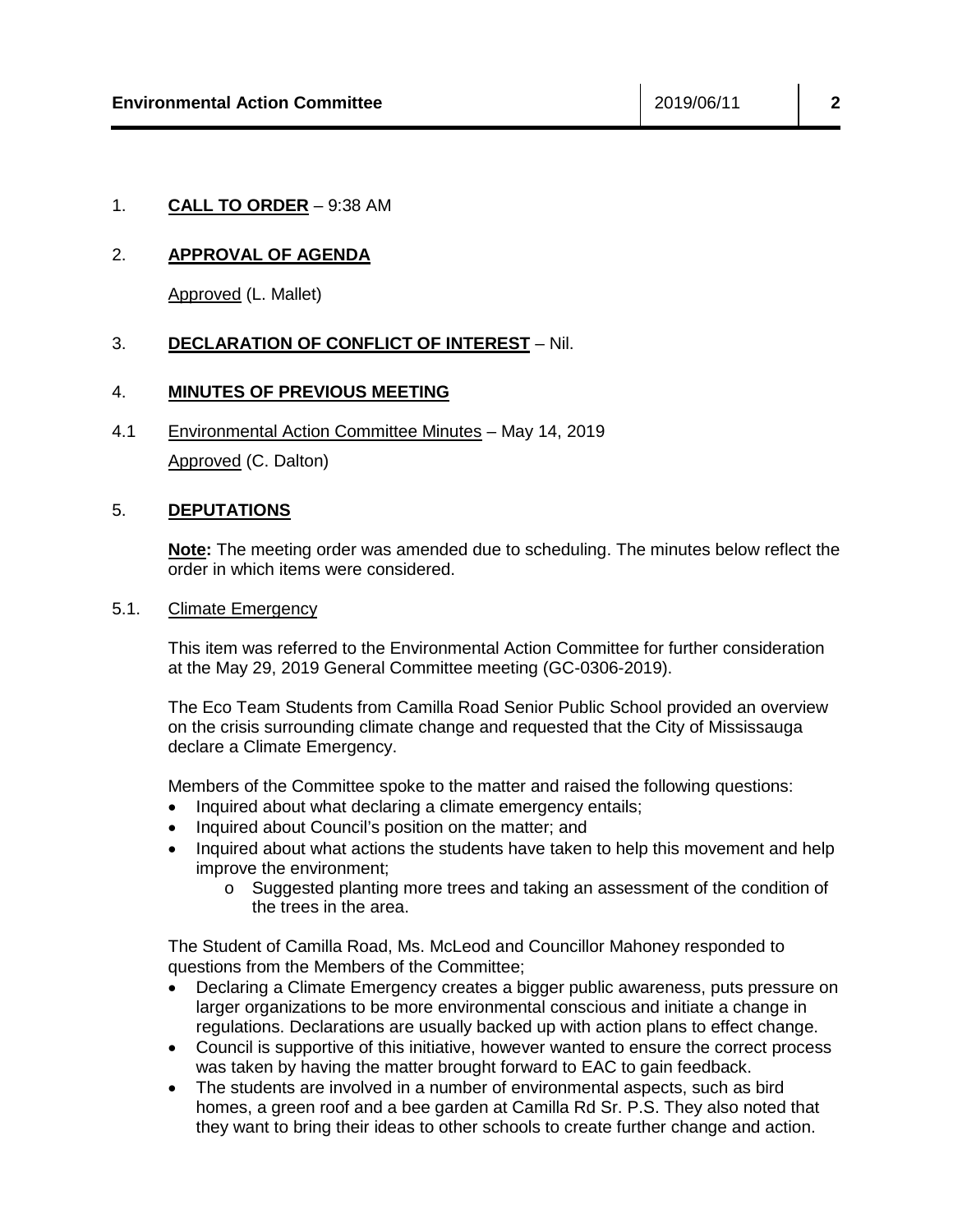#### RECOMMENDATION

That the Environmental Action Committee supports Camilla Road Sr. Public School Eco Team's position that the City of Mississauga will declare a Climate Emergency and create an action plan to help achieve net zero emissions and increased renewable energy by 2050.

Approved (L. Mallet) Recommendation EAC-0016-2019

#### RECOMMENDATION

- 1. That the deputation from the Camilla Road Senior Public School Eco Team Students in regards to declaring a Climate Emergency be received.
- 2. That the hand-out from the Camilla Road Senior Public School Eco Team regarding the 12 Climate Change Improvement Ideas be referred back to staff for further review.

Received (S. Dasko) Recommendation EAC-0017-2019

#### 5.4. The Climate Change Project

Leya Barry, Climate Change Coordinator provided an overview on The Climate Change Project: Findings from Siemens' City Performance Tool for Mississauga. Ms. Barry noted that the City Performance Tool (CyPT) uses specific data to calculate the impact of GHG (greenhouse gas) emissions, air quality and economic trends. This data creates a footprint to help identify key issues to create action based responses. Ms. Barry provided a comparison between today's and 2050 predications outlining the City's growth population, the buildings and transportation footprints, energy consumptions and GHG emissions. Ms. Barry noted a number of high performing tools, such as electric heat pumps and electric cars to help further reduce GHG emissions, improve air quality, create more jobs and ensure cost efficiency.

Members of the Committee spoke to the matter and raised the following questions:

- Inquired about what initiatives are taking place to reduce energy consumption, such as painting flat roofs white, hurricane straps, attic installation, etc.;
- Expressed the lack of climate data being collected and the concern with the data source being American based;
- Inquired about the location of the heating mix data and whether the data is residential or industrial based; and
- Inquired about the variation between freight and car emissions.

Ms. Barry responded to questions from the Members of the Committee;

• The City uses passive cooling and shading to reduce energy consumption.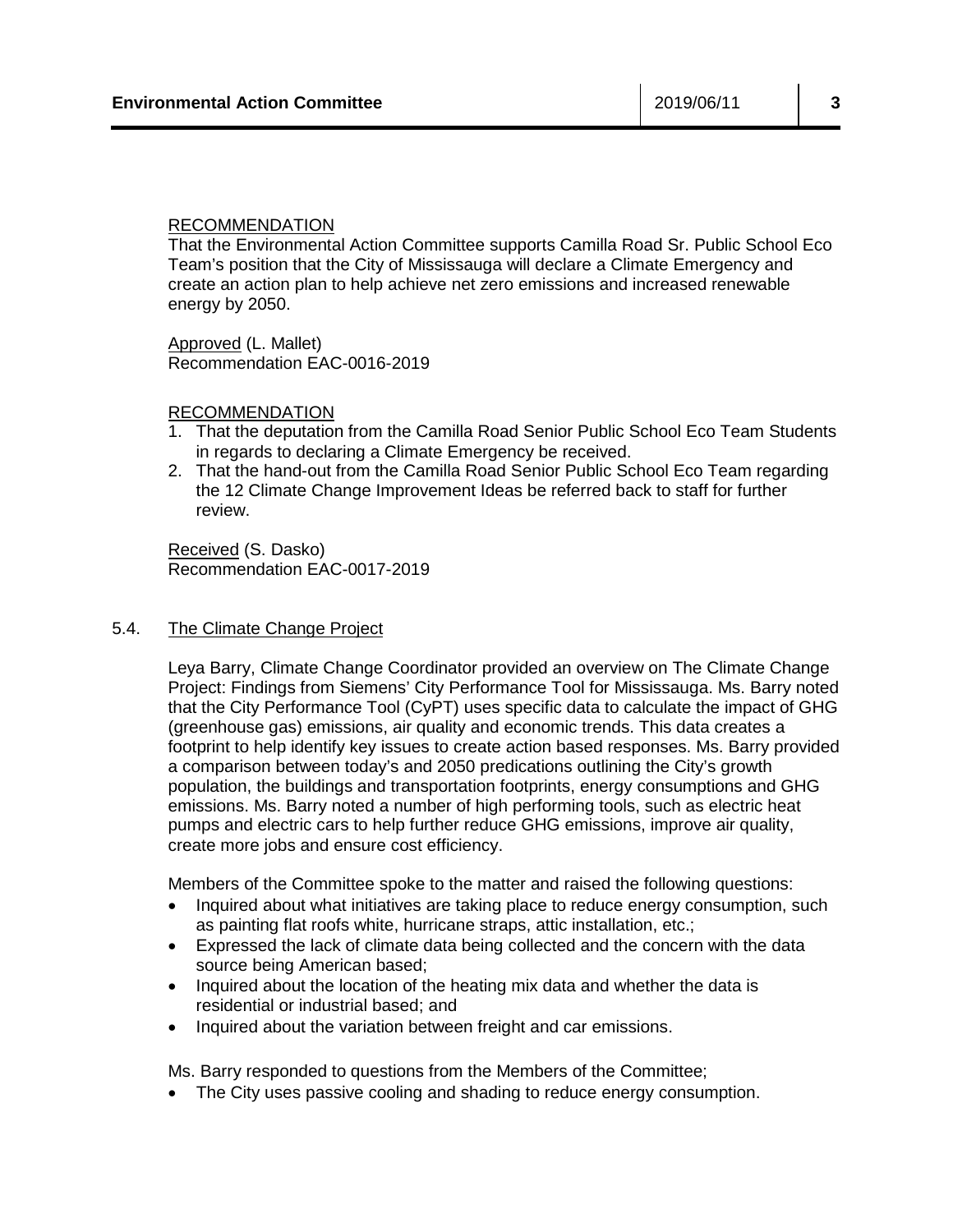- Future building codes will be including technical aspects to reduce energy consumption and emissions.
- More climate data monitoring needs to be incorporated and be based on Canadian weather trends.
- The heating mix includes all types of buildings in Mississauga.
- Building emissions are higher than transport emissions, while car emissions surpass freight emissions.

#### RECOMMENDATION

That the deputation and associated presentation by Leya Barry, Climate Change Coordinator to present on The Climate Change Project: Findings from Siemens' City Performance Tool for Mississauga be received.

Received (D. Zimmerman) Recommendation EAC-0018-2019

#### 5.2. 5 Year Energy Conservation Plan

Sumeet Jhingan, Project Manager, Energy Management provided an overview on the 5 Year Energy Conservation Plan (2019 -2023). The 5 Year Energy Management Plan encompasses the concepts from the Climate Change Project and the City's Strategic Plan that include 80% GHG reduction by 2050, utility consumption, budget sustainability and net-zero carbon. Mr. Jhingan provided an overview on the previous 5 Year Energy Conservation Plan by noting previous targets and achieved savings. Mr. Jhingan noted that the City is using a Continual Improvement Framework that consists of Plan, Do, Check and Act that involves set targets, funding requests, project execution, real-time tracking and utilizing data to make improvements. The main focus of the projects under the "improve green" category for the 2019-2023 Energy Management Plan is natural gas and electricity reductions.

Members of the Committee spoke to the matter and raised the following questions:

- Whether the reduction data in the previous 5 Year Conservation Plan is an overall drop in absolute energy;
- How the City is finding affordable technology and if there has been a plateau in energy saving ideas; and
- Inquired about increasing onsite renewables.

Mr. Jhingan and Daniela Paraschiv, Manager, Energy Management responded to questions from the Members of the Committee;

- The data presented is absolute energy.
- The City is always looking for new technologies and projects as well as continuing to measure data in order to find better solutions. A number of resources have been exhausted and therefore the focus has become building onto existing aspects. Unfortunately retrofits can be challenging as they are huge undertaking and have a large associated cost. The City conducts pilot projects to measure the effects and reduce the potential risk.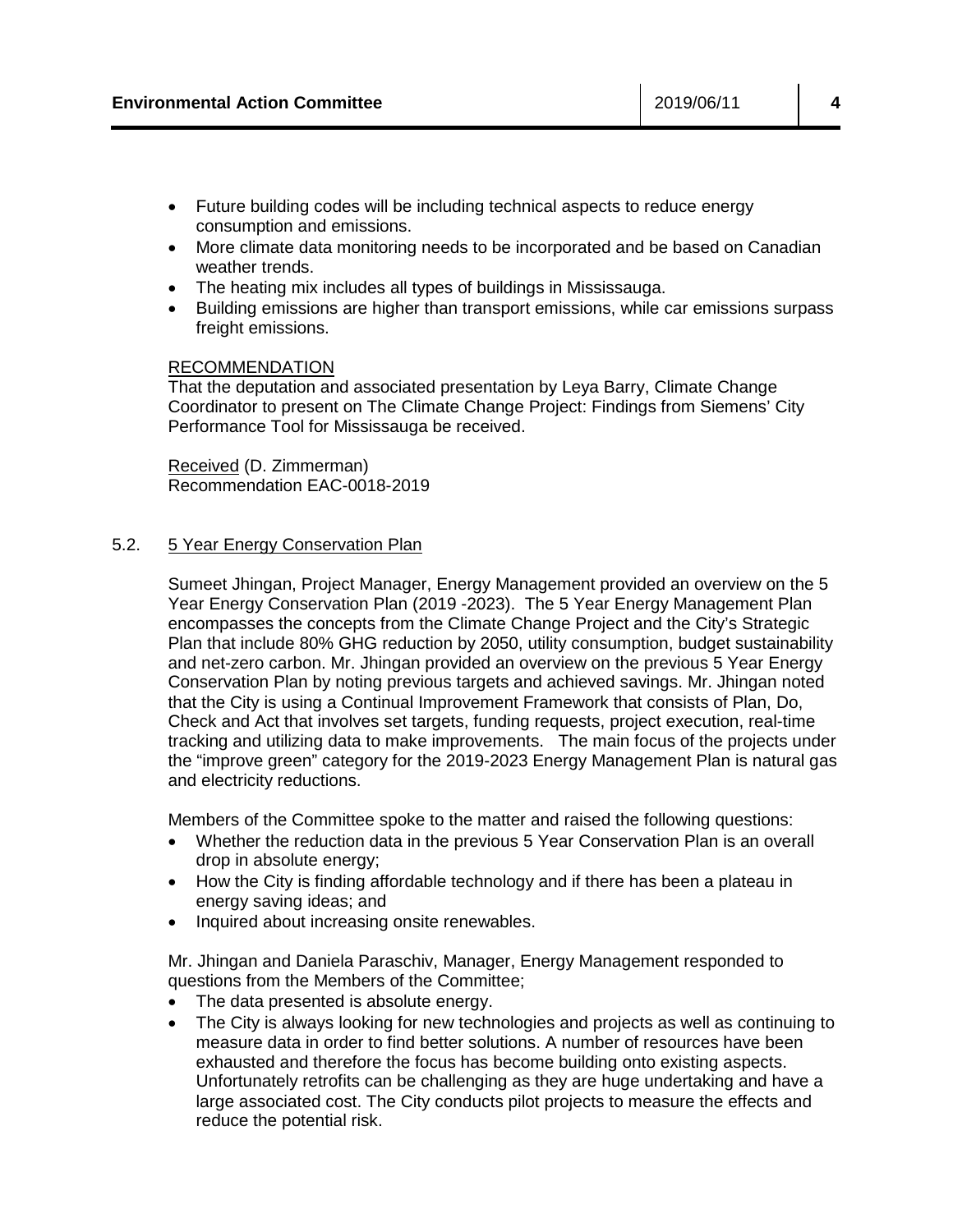• The Corporate Green Building Standards will include a tiered level of expectations with aggressive gradual onsite renewable renovations and will be retrofitting older buildings to meet the standards. As well as solar panels will be installed at one of the City's transit facility.

#### RECOMMENDATION

That the deputation and associated presentation by Sumeet Jhingan, Project Manager, Energy Management to present on the 5 Year Energy Conservation Plan (2019 -2023) be received.

Received (S. Dasko) Recommendation EAC-0019-2019

#### 5.5. Study Tour to Sweden, 2019

Councillor Stephen Dasko, Ward 1 provided an overview on the Study Tour to Sweden, 2019 by presenting a number of photographs on environmental initiatives in Sweden. Councillor Dasko provided a brief explanation of each displayed picture; which consisted of an autonomous vehicle, an electric scooter, the city's development masterplan, the vacuum waste management system, hybrid modes of transportation, green roofs and their storm water treatment.

Dianne Zimmerman, Partners in Project Green Group Rep Citizen spoke to the matter and raised questions regarding sustainable measures. Councillor Dasko responded by noting Lakeview's Sustainability Strategy involving renewable district energy and the remediation efforts in the West Village Area.

#### RECOMMENDATION

That the deputation and associated presentation Councillor Stephen Dasko, Ward 1 to present on the Study Tour to Sweden, 2019 be received.

Received (M. Kramer) Recommendation EAC-0020-2019

#### 5.3. Pollinator Initiatives

#### RECOMMENDATION

That the deputation by Sarah Piett, Acting Supervisor, Woodlands & Natural Areas to present on Pollinator Initiatives be deferred to a future EAC meeting.

Received (C. Dalton) Recommendation EAC-0021-2019

#### 6. **PUBLIC QUESTION PERIOD** - 15 Minute Limit (5 Minutes per Speaker)

No members of the public requested to speak.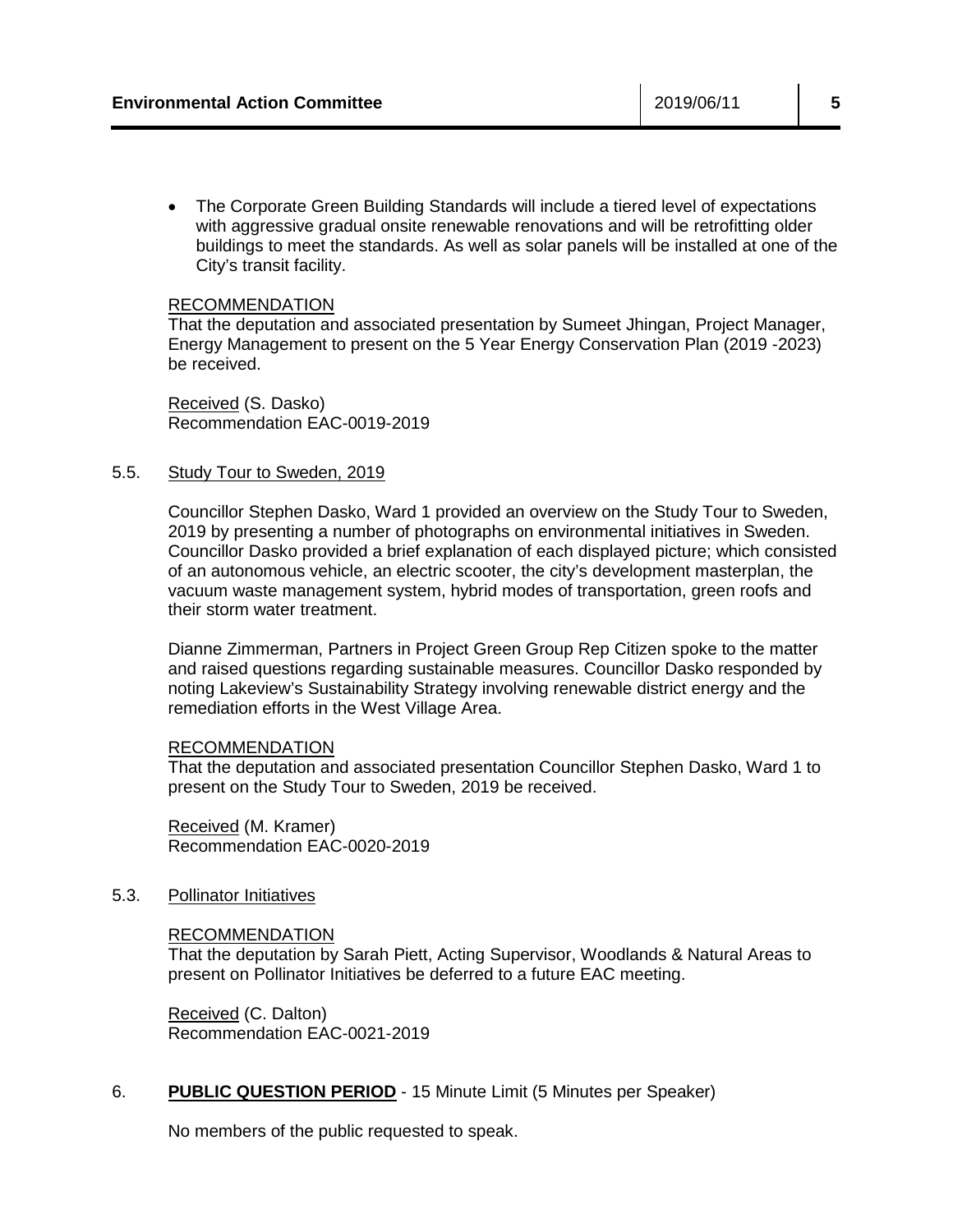# 7. **MATTERS CONSIDERED**

#### 7.1. Environmental Action Committee Terms of Reference

Dayna Obaseki, Legislative Coordinator noted that the only change to the EAC Terms of Reference was to reflect the non-voting membership for the additional group representatives.

#### RECOMMENDATION

That the revised 2019-2022 Environmental Action Committee Terms of Reference be approved.

Approved (Councillor Dasko) Recommendation EAC-0022-2019

#### 7.2 Environmental Action Committee Work Plan

Andrea J. McLeod, Manager, Environment provided an overview on the 2019-2022 Draft EAC Work Plan. Ms. McLeod highlighted the specific topics, achievable actions and timeline. The work plan focuses on Climate Change, Volunteering, Supporting City Action on Environment and Reporting on Committee Progress.

Members of the Committee spoke to the matter and raised the following questions:

- Biodiversity;
- Committee of Council's Procedure;
	- o Suggested a short feedback time period post meeting
- The terminology, such as recommend vs. approve; and
- Agenda items;

Councillor Mahoney and Ms. McLeod responded to questions from the Members of the Committee;

- EAC's Work Plan is currently focused lower level aspects in order to achieve action; biodiversity is an overarching topic that would need to be narrowed to a focused based area.
- The process allows for staff and the public to present their subject matters and receive feedback from the committee to prior to GC and Council.
- Noted certain items are updates that need to be received, vs. items that request approval and endorsement – which involve members voting.
- The agenda is set by staff and public deputation requests. The Environmental staff selects the agendas items based on the information being presented, while clerk's coordinate and creates the agenda package.

#### RECOMMENDATION

That the proposed 2019-2022 Environmental Action Committee Work Plan be approved.